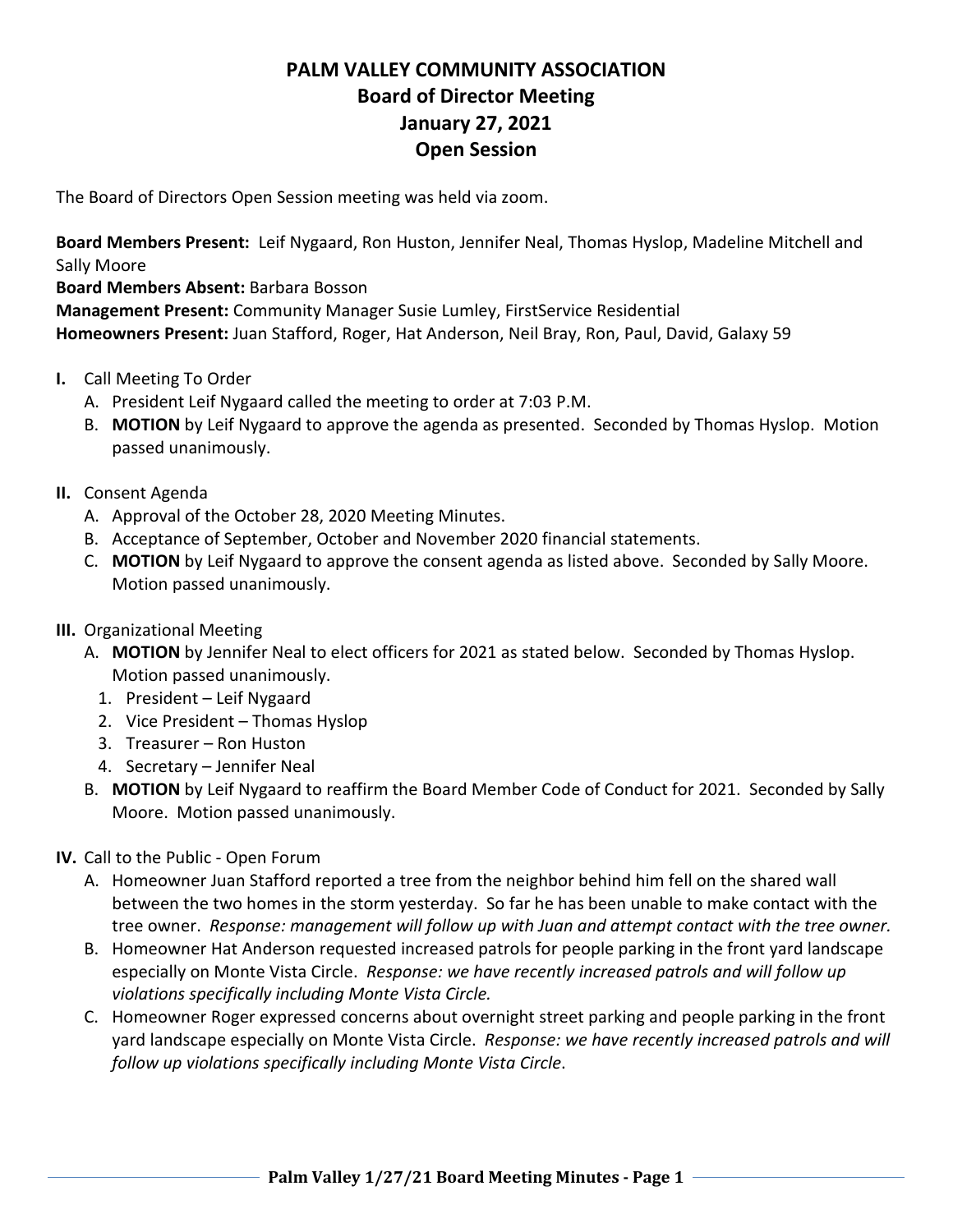## **V.** Manager Report

- A. Administrative Report
	- 1. 7 resale disclosures for the period 12/15/20 1/15/21
	- 2. 14 new owners recorded for the period 11/15/20 1/15/21
	- 3. 121 phone calls from homeowners logged for the period 12/15/20 1/15/21
	- 4. 16 violation letters issued for the period 12/15/20 1/15/21
	- 5. Annual meeting minutes provided to the Board to review for accuracy. The minutes will be officially approved at the next annual membership meeting.
	- 6. 2020 record of resolutions provided to the Board.
	- 7. 2021 billing statements were sent to all owners.
- B. Physical Property Report
	- 1. General
		- a Common area tree trimming is planned for February/March.
		- b **MOTION** by Thomas Hyslop to authorize Ron Huston and management to coordinate tree trimming within the budgeted amount. Seconded by Jennifer Neal. Motion passed unanimously.
	- 2. Master Common Areas:
		- a Annual backflow testing and repairs were completed.
		- b APS repaired issue and restored power at Litchfield & McDowell.
		- c Main line irrigation repair at Litchfield & PV Blvd.
	- 3. Desert Greens Area:
		- a Quarterly pest control service completed in the park.
	- 4. Horizons Common Areas:
		- a Quarterly pest control service completed in the park.
	- 5. Fairways Common Areas:
		- a Repaired vandalism to entry lighting.
		- b Streets were swept January  $7<sup>th</sup>$  and  $21<sup>st</sup>$ .
	- 6. Palmilla Common Areas:
		- a Streets were swept January 21st.
		- b Monthly inspection and cleaning of the play equipment was completed.
		- c Damaged bubble removed from the playground. Bid for replacement forthcoming.
		- d Quarterly pest control service completed in the park and pool area.
		- e 2 x/wk pool service
		- f Pool heater is scheduled to be turned on mid-February.

## **VI.** Old Business

- A. Palmilla Street Sweeping
	- 1. **MOTION** by Leif Nygaard to implement quarterly hand blowing for Palmilla Lakes at a cost of \$55/qtr. Seconded by Madeline Mitchell. Motion passed unanimously.
	- 2. **MOTION** by Leif Nygaard to approve the proposal from Sundance Sweeping to increase sweeping in Palmilla to twice per month at a cost of \$330/month. Motion dies for lack of a second. Revisit this topic at a later date.
- B. Palm Valley Blvd Bench Replacement
	- 1. Management to email board members bench options.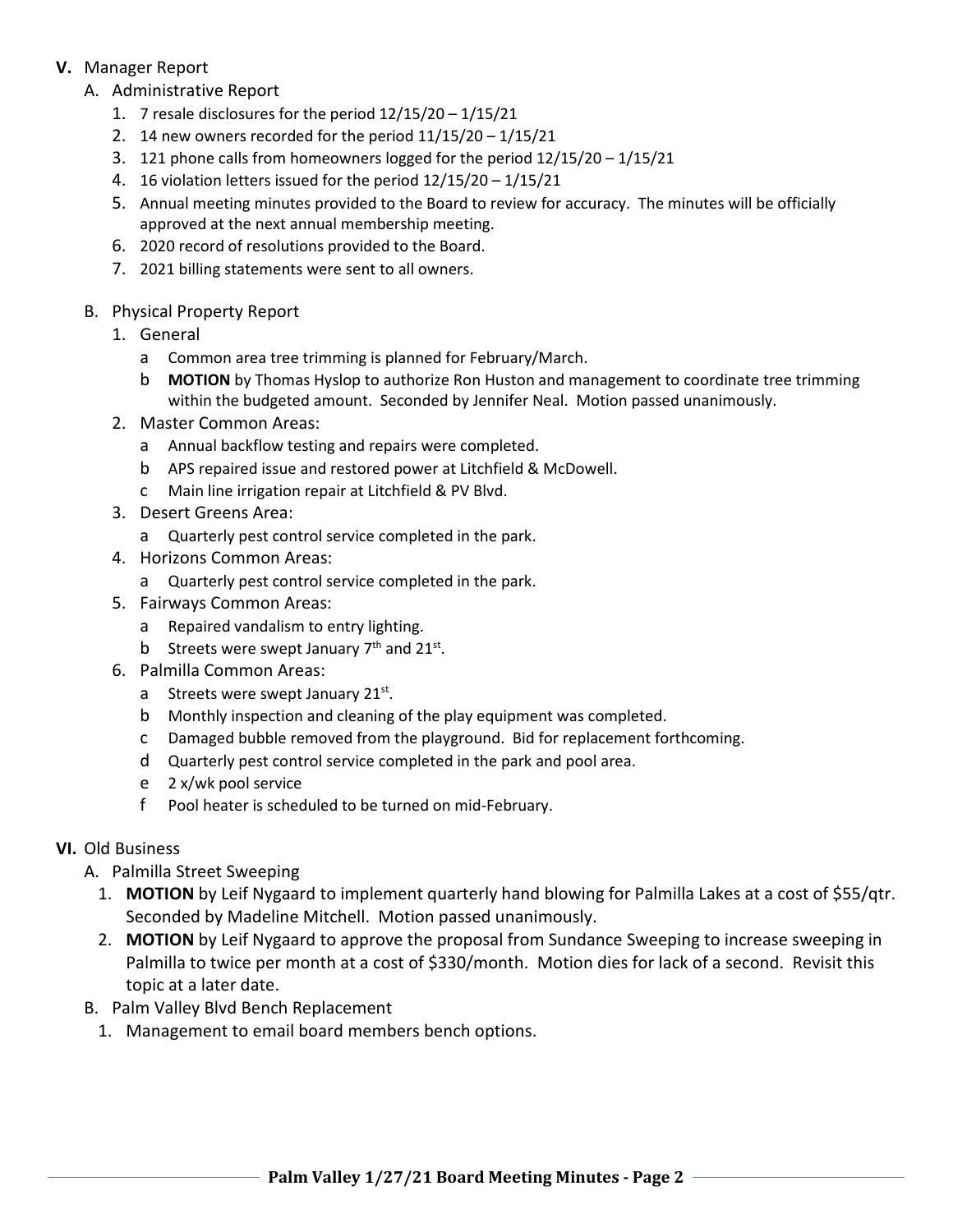**VII.**New Business

- A. Review/Reaffirm Committees for 2021
	- 1. **MOTION** by Thomas Hyslop to reaffirm the Committee Policy as presented. Seconded by Ron Huson. Motion passed unanimously.
	- 2. **MOTION** by Thomas Hyslop to reaffirm Committee Guidelines for standing committees and appoint Committee Chairmen as stated below. Seconded by Ron Huston. Motion passed unanimously.
		- a Architectural Committee Thomas Hyslop
		- b Finance Committee Ron Huston
		- c Landscape Committee Ron Huston
		- d Palmilla Pool Committee Jennifer Neal
- B. Insurance Renewal
	- 1. **MOTION** by Leif Nygaard to proceed with renewing insurance with the current company as long as the total premium is within budget. Seconded by Thomas Hyslop. Motion passed unanimously.
- C. Homeowner Mailing
	- 1. The Board authorized post card mailing to all owners with the 2021 meeting schedule, website reminder and management contact information.
	- 2. **MOTION** by Leif Nygaard to resume the previous schedule for opening Palmilla gates the last Saturday of the month from 7am-3pm for community wide garage sales. Seconded by Thomas Hyslop. Motion passed unanimously.
- **VIII.** Committee Reports
	- A. Architectural Committee Report
		- 1. The committee reviews submittals electronically on a weekly basis.
		- 2. The committee meets on an as needed basis.
	- B. Finance Committee Report
		- 1. The Committee reviews financial statements electronically and meets on an as-needed basis.
		- 2. Next meeting is planned for February/March to review 2020 year end financials.
	- C. Landscape Committee Report
		- 1. Will review common area trees Jan 29<sup>th</sup> for trimming needs this year. Will add some plants and trees come spring.
	- D. Palmilla Pool Committee Report
		- 1. Pool service this month is 2x/week.
		- 2. The pool heater will be turned on March  $1<sup>st</sup>$  and remain heated until the water is warm enough to swim.
		- 3. The Committee meets on an as needed basis.
	- E. Document Review Ad-hoc Committee
		- 1. Sally reported the committee met earlier this month. The committee began with a review of the Bylaws, but have determined review of the CC&Rs is probably the best place to start. The committee will need assistance from a legal representative.
		- 2. The Board advised the committee that the expectation is that the committee determine areas in need of updating and then the Board would authorize a legal representative to provide suggested language. Susie to email CCRs working draft to the committee chair. Ron would like to see parking on the streets tackled, maybe an initiative to get the city to restrict it.